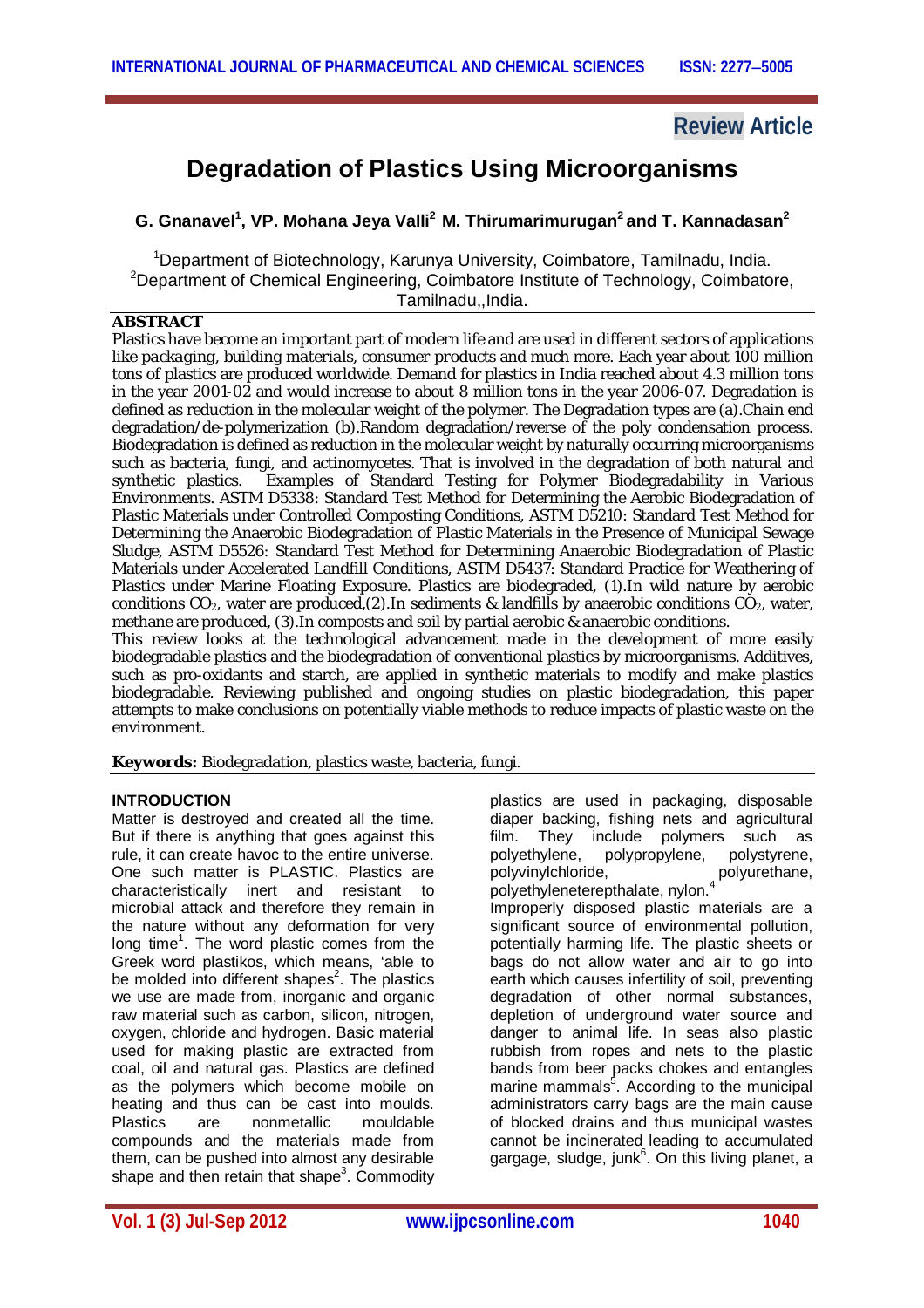biosphere, plastic is a raging parasite that devours and pollutes everything.

In the early 1980s the research on degradability of plastics began. Some types of plastic have been shown to be biodegradable, and their degradation mechanisms have progressively become clearer<sup>8</sup>. Different degradable plastics, such as polylactides, poly (3-hydroxybutyrate- 3- hydroxy valerate), ethylene-carbon monoxide polymers, vinyl ketone copolymers (Guillet process), and starch-filled polyethylene (Griffin process)<sup>9</sup>, have been developed. These plastics differ in degradation rate, application, and price. In one<br>development. plastics' inertness and development, plastics' inertness and resistance to microbial attack was reduced by incorporating starch and later prooxidants (transition metals and oil) $10$ .

Three types of degradation of polyethylene in these degradable starch-polyethylene polymers can occur by different molecular mechanisms: chemical degradation, photodegradation and biological degradation. Chemical degradation occurs when the prooxidants catalyze the formation of free radicals in polyethylene, which react with molecular oxygen to attack the polyethylene matrix<sup>11</sup>. Heat and oxygen accelerate this chain scission of the polyethylene. polyethylene. Photodegradation also occurs within the polyethylene matrix whereby UV light catalyzes the autoxidation and generation of free radicals $12$ . Biological degradation of these polyethylene films has been reported in pureculture studies with various microorganisms such as *Streptomyces* sp.<sup>13</sup> , *Phanerochaete sp.<sup>14</sup> Pseudomonas, Xanthomonas, Flavobacterium, Micrococci, Streptococcus, Staphylococcus, Bacillus<sup>15</sup> Penicillium<sup>16</sup> Alcaligenes, Fusarium, Amycolatopsis sp., Comamonas acidovorans<sup>1</sup> , Alternaria, Spicaria* spp.*, Aspergillus, <sup>17</sup> Aureobasidium, Poecilomyces<sup>18</sup>* after chemical degradation was initiated and with their corresponding extracellular enzymes.

#### **MATERIALS AND METHODS**

Muhammad et. Al., in their study carried out 3 experiments to observe the biodegradation of plastics<sup>14</sup>.

## **Soil burial treatment**

The replicate pieces of cellulose blended PVC films ( $6 \times 2.5$  cm) were buried in the garden soil in pots for three months, inoculated with the sewage sludge for the isolation of microbial strains having ability to adhere and degrade the polymer film.

**Shake flask experiment.** Cellulose blended PVC films were incubated with the isolated microbes from soil burial experiments in shaking condition. Mineral salt media (MSM) used per 1000 mL contained in distilled water were;  $K_2HPO_4$ , 1 g;  $KH_2PO_4$ , 0.2 g; NaCl, 1 g;  $CaCl<sub>2</sub>.2H<sub>2</sub>O$  0.002 g; boric acid, 0.005 gm;<br>(NH<sub>4</sub>)<sub>2</sub>SO, 1 g; MgSO<sub>4</sub>.7H<sub>2</sub>O, 0.5 g;  $MgSO<sub>4</sub>.7H<sub>2</sub>O$ , 0.5 g;  $CuSO<sub>4</sub>.5H<sub>2</sub>O$ , 0.001 g;  $ZnSO<sub>4</sub>.7H<sub>2</sub>O$ , 0.001 g;  $MnSO<sub>4</sub>$ . H<sub>2</sub>O, 0.001 g and FeSO<sub>4</sub>. 7H<sub>2</sub>O, 0.01 g. Cellulose blended PVC film (3 pieces) in MSM (90 mL) were inoculated with 10 mL of spore suspension (10  $\pm$  2.1  $\times$  106 spores mL -1) and incubated at 30°C for 3 months. After every 4 weeks polymer samples were retrieved and<br>evaluated visualy and with infrared evaluated visualy and with infrared spectroscopy measured on Bio- Rad Merlin FTIR (Excaliber Series FTS 3000 MX, USA).

## **Sturm test**

 $CO<sub>2</sub>$  evolution as a result of cellulose blended PVC biodegradation was determined by sturm test [19]. The pieces of polymer were added to culture bottles containing MSM (285 mL) without any carbon source. Spore suspension of *Phanerochaete chyrosporium* PV1 (2.9 × 106 spores mL-1) was used as inoculum 5% (v/v) in test and control bottles (without plastic). Sterlized air was supplied to keep conditions aerobic and reaction bottles were stirred continuously by placing them on magnetic stirrer. After 30 days, gravimetric analysis of CO2 production was done by trapping the gas in adsorption bottle containing KOH (1 M). The precipitates formed after titration with barium chloride solution (1 M) of test and control were filtered, weighed and calculated for  $CO<sub>2</sub>$  produced per liter.

In another study by Emmanuel et.al. the ability of a complex enzyme (LIQ 1) to degrade polymers such as Sesbania gum and Guar gum was investigated. The study was based on an assumption that the polymer compounds dissolved in water wold increase viscosity and be able to plug an artificial rock sampls (made of pulverized coal) placed in a pressured chamber. The study was also based on an assumption that complex (LIQ1) would slowly degrade the polymer compounds thereby reducing their viscosity and hence forth unplugs the artificial rock. The polymer compounds were not auto degradable at room temperature though showed a decreasing viscosity after one hour<sup>20</sup>.

UV light treatment was done by Kenneth et.al. evaluate the photosensitivity of each film of a plastic bag. A UV lamp with long (365-nm) wave was used. Plastic strips (2.54 by 15.24 cm) were cut in machine direction and placed into a UV box (17.78 by 40.64 cm) at a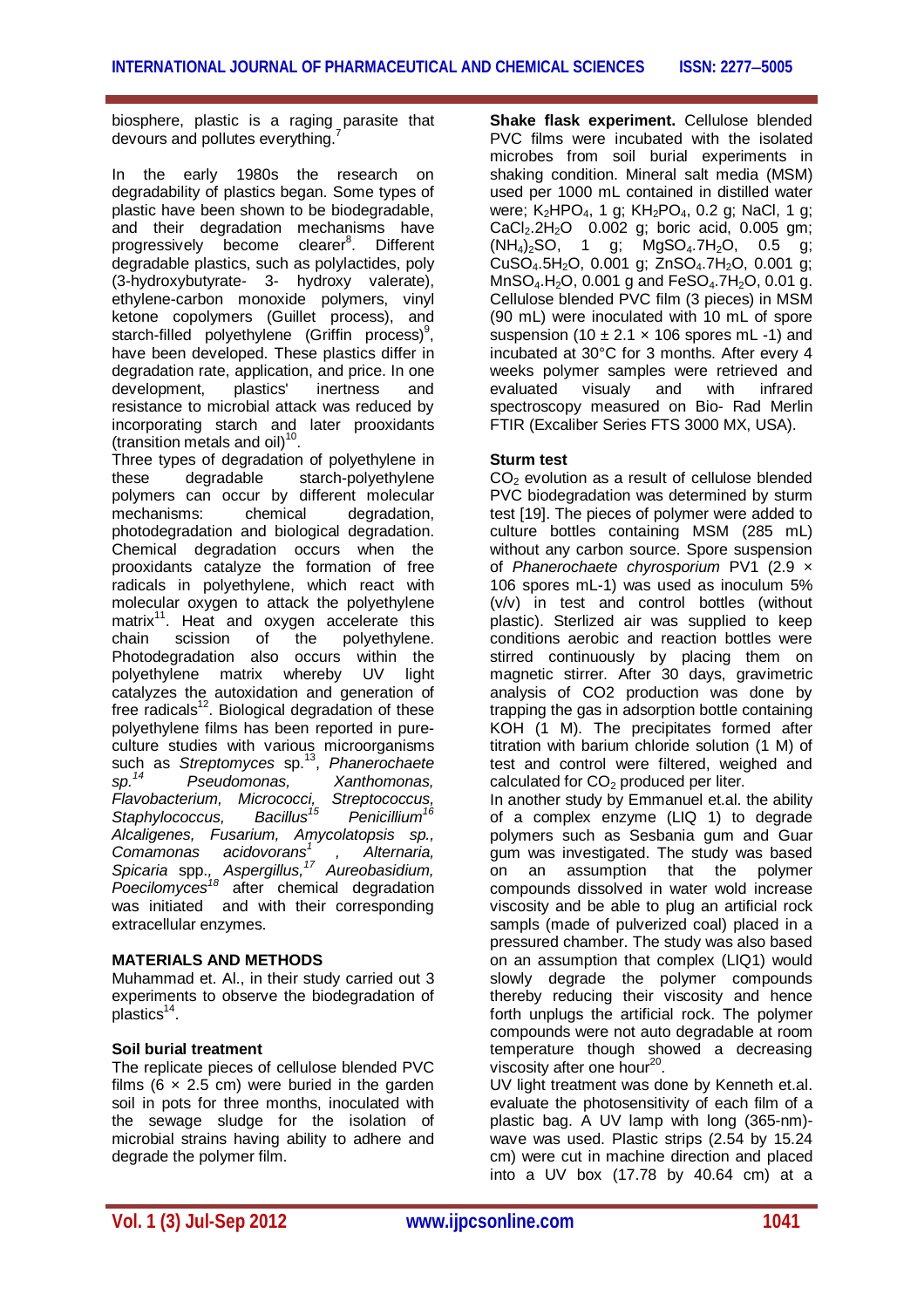distance of 17.78 cm from the lamp for 8 weeks<sup>13</sup>. The plastic strips were turned twice a week to ensure even exposure to the light. Samples were removed after 1, 2, 3, 4, and 8 weeks. Film mechanical properties and polyethylene molecular weight distributions were determined. Sasek et.al. used two methods of degradation. This included:

#### **Composting technique**

The composting was run under controlled conditions in a thermal insulated composting chamber using a standard mixture of raw materials used for cultivation of white button mushroom (*Agaricus bisporus*) obtained from a local mushroom compost-producing company<sup>23</sup>. Specimen of polymeric foils in small stainless steel containers were buried in the compost pile for 42,100 or 180 days; during the first weeks the temperature in the pile was close to  $60^{\circ}$ C.

## **Fungal treatment**

Few fungal strains were obtained from the culture collection of *Basidiomycetes.* These fungal cultures were prescreened using nutrient rich, glucose rich, extract agar $^{24}$  in pertidishes. Surface-sterilized (3%  $H_2O_2$ , 2 min) copolyester filaments were put on agar medium surface with simultaneous inoculation with the fungus. Other degradation tests were performed in liquid media, selected fungal strains were cultivated statically in 250 ml Erlenmeyer flaskcontaining 15ml of culture mediain which piece of poly (ester-amide) or copolyesters film were immersed. Before inserting into nutrient medium, the polymer pieces were suface sterilized  $(3\% \text{ H}_2\text{O}_2, 2)$ min). two culture media were used viz. nitrogen limited medium $^{25}$  and the above mentioned nutrient rich glucose malt extract medium.

#### **SUMMARY AND CONCLUSION**

Plastics are one of the major threats to the environment. Studies are made all over the world are to degrade the polymer or bring out a biodegradable plastic. There are some plastics which resist degradation and some degrade to certain extent. Some of them remain as persistent organic pollutant (POP). The studies are about the degradation of different kinds of plastic in biological means and other means. The plastics which were studied are polyethylenes, polyvinyl chloride, polyesters, polyhydroxyalkanoates,<br>polylcaprolactone, polylactic acid. polylcaprolactone, polylactic acid, polyurethane, polyvinyl alcohol, nylon and polyethylene, Sesbania and guar gum, polyester-polyurethane etc. Bacterial and

fungal species are used widely for degradation. Many strains of *Pseudomonas* spp were used. The organisms which degrade the hydrocarbon in the plastics and use them as carbon source can be employed. Some of the microorganisms involved were<br>Pseudomonas spp. Xanthomonas spp. *Pseudomonas spp., Flavobacterium spp., Micrococci*, *Streptococcus, Staphylococcus,Bacillus, Phanerochaete chyrosporium, Penicillium frequentans, Bacillus mycoides, Pseudomonas putidaVM15A, Streptomyces spp., Aspergillus spp* . The results are confirmed by the weight, tensile strength and decrease in viscosity in some cases, molecular weight distribution, and fragility. The HDPE plastics are showing resistance to soil conditions than LDPE. This study is useful for the molecular design of biodegradable polymers and for the molecular evolution and breeding of degradation enzymes and microbes. The enzymatic degradation of gum was also effective. The pure culture biodegradation assay shows the ability to identify which portion of the degradation is due to chemical degradation and what can be attributed directly to biological degradation. Through these studies degradation of plastic can be made effective.

## **REFERENCES**

- 1) Yüksel Orhan, Jasna Hrenović and Hanife Büyükgüngöra. Biodegradation of Plastic Compost Bags under Controlled Soil Conditions, Acta Chim Slov. 2004;51:579−588.
- 2) Joel FR. Polymer science and technology, introduction to polymer science. 1995;3:4-9.
- 3) Seymour RB. Polymer Science Before and After 1899: notable developments during the life time of Mautis Dekker. J Macromol Sci chem. 1989;26:1023- 1032.
- 4) Amer Ali Shah. Role of microorganisms in the biodegradation of plastics. Department of Microbiology, Islamabad, 2007.
- 5) Cooper W and Vaughan G. Recent Developments in Polymerization of Conjugated dienes. Prog Polm Sci. 1967;1:91-160
- 6) Roff WJ and Scott JR. Fibres, film, plastics and rubbers, butterworths, London 1971;66-71
- 7) http://www.mnn.com/greentech/research-innovations/blogs/boydiscovers-microbe-that-eats-plastic